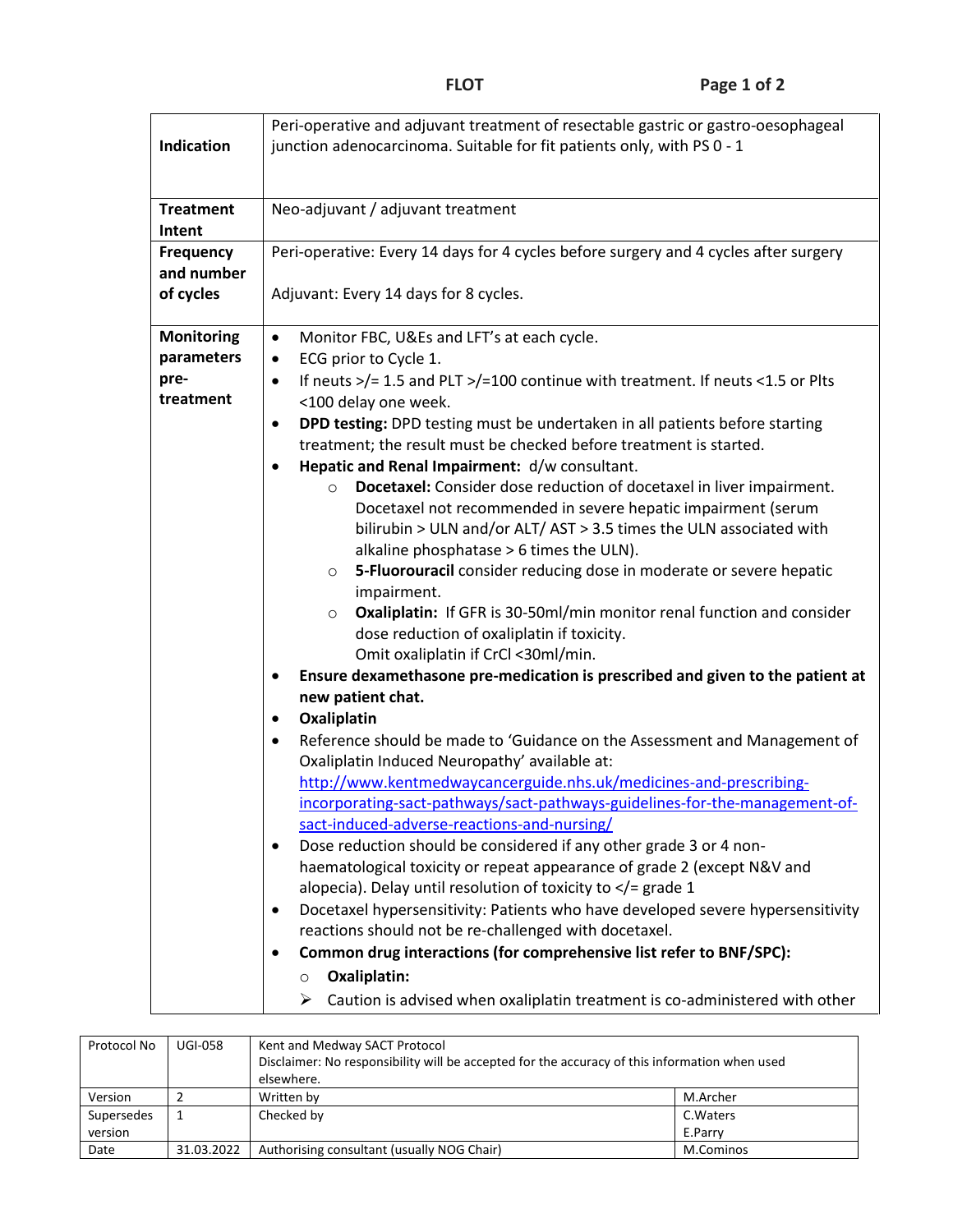| Reference(s) | KMCC protocol UGI-058 V1                                                                                                                                                                                                                                                                                                                                                                                                                                                                                                                                                                                                                                                                                                                                            |
|--------------|---------------------------------------------------------------------------------------------------------------------------------------------------------------------------------------------------------------------------------------------------------------------------------------------------------------------------------------------------------------------------------------------------------------------------------------------------------------------------------------------------------------------------------------------------------------------------------------------------------------------------------------------------------------------------------------------------------------------------------------------------------------------|
|              | combination with such medicinal products, the QT interval should be closely<br>monitored.<br>Caution is advised when oxaliplatin treatment is administered concomitantly<br>➤<br>with other medicinal products known to be associated with rhabdomyolysis.<br>Docetaxel:<br>$\bigcirc$<br>Concomitant use with medicines which induce, inhibit or are metabolised by<br>➤<br>cytochrome P450-3A (e.g. ciclosporin, ketoconazole and erythromycin) may<br>affect levels of docetaxel, use with caution.<br>Avoid concomitant use with strong CYP3A4 inhibitors (e.g. ketoconazole,<br>➤<br>itraconazole, clarithromycin and ritonavir), if treatment cannot be avoided<br>consider dose reduction of docetaxel and monitor patient closely for signs of<br>toxicity. |
|              | medicinal products known to cause QT interval prolongation. In case of                                                                                                                                                                                                                                                                                                                                                                                                                                                                                                                                                                                                                                                                                              |

NB For funding information, refer to the SACT funding spreadsheet

| Protocol No | <b>UGI-058</b> | Kent and Medway SACT Protocol                                                                 |           |  |
|-------------|----------------|-----------------------------------------------------------------------------------------------|-----------|--|
|             |                | Disclaimer: No responsibility will be accepted for the accuracy of this information when used |           |  |
|             |                | elsewhere.                                                                                    |           |  |
| Version     |                | Written by                                                                                    | M.Archer  |  |
| Supersedes  |                | Checked by                                                                                    | C. Waters |  |
| version     |                |                                                                                               | E.Parry   |  |
| Date        | 31.03.2022     | Authorising consultant (usually NOG Chair)                                                    | M.Cominos |  |